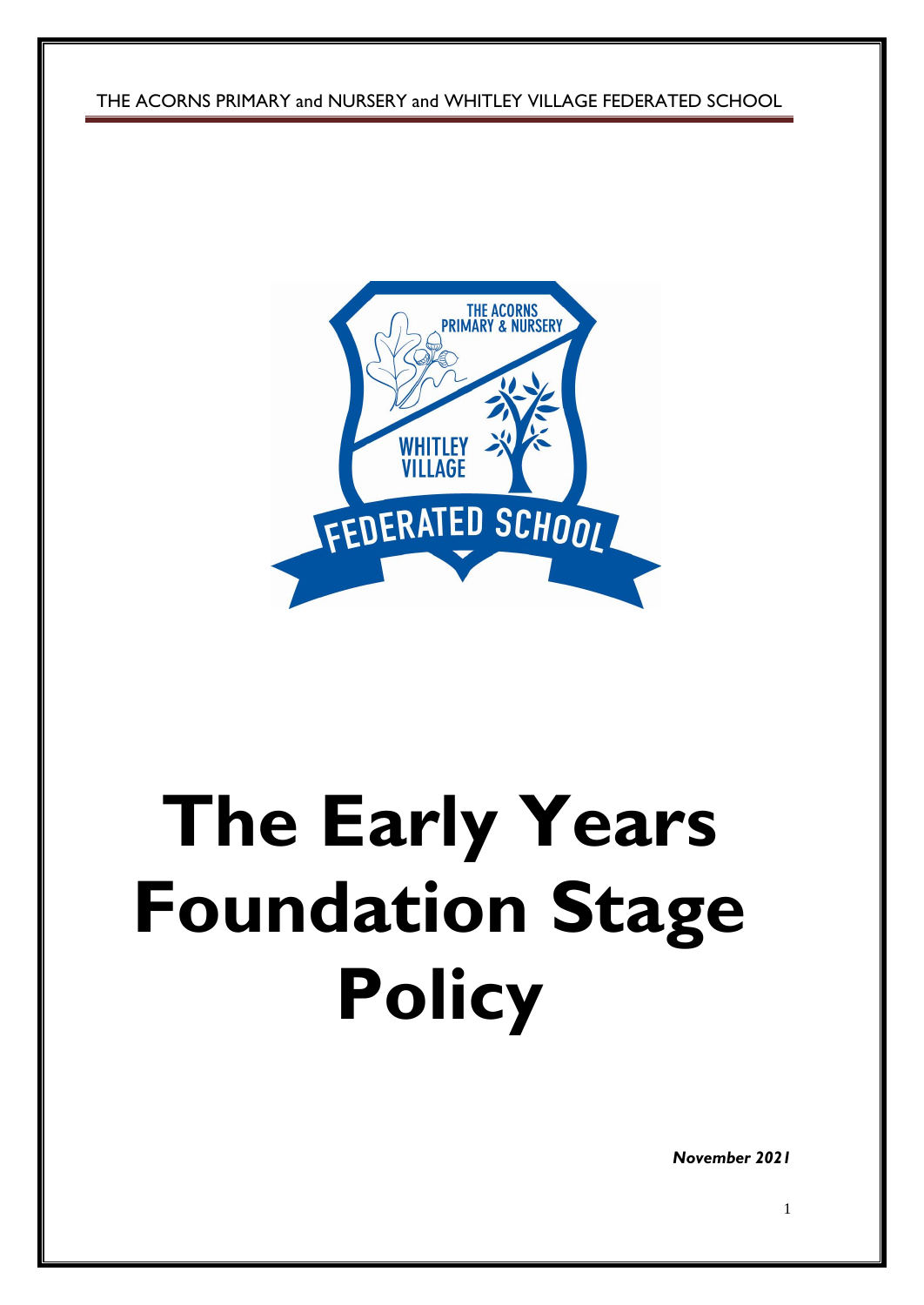# **Early Years Foundation Stage (EYFS) Statement of Practice**

The Early Years Foundation Stage (EYFS) applies to children from birth to the end of the Reception year. At The Acorns Primary and Nursery School, children can join our Caterpillar Room (Two-Year-Old Provision) after their second birthday. Parents/carers can choose from 2-5 sessions per week. In our Butterfly Room (Nursery class) children join in the term after their third birthday. In the September of the year that children turn five, they then attend our Reception class.

In partnership with parents/carers, we enable the children to begin the process of becoming active learners for life. We endeavour to ensure that children have: "the best possible start in life and the support that enables them to fulfil their potential. Children develop well and are kept healthy and safe." Our three provisions provide learning through teaching and experiences that give all pupils a: "broad range of knowledge and skills that provide the right foundation for good future progress through school and life." (Statutory Framework for the EYFS 2021)

The EYFS is based upon four overarching principles:

- every child is a **unique child**, who is constantly learning and can be resilient, capable, confident and self-assured
- children learn to be strong and independent through **positive relationships**
- children learn and develop well in **enabling environments with teaching and support from adults,** who respond to their individual interests and needs and help them to build their learning over time. Children benefit from a strong partnership between practitioners and parents and/or carers.
- importance of **learning and development**. Children develop and learn at different rates. The framework covers the education and care of all children in early years provision, including children with special educational needs and disabilities (SEND).

# **A Unique Child**

We recognise that every child is a competent learner who can be resilient, capable, confident and self-assured. We recognise that children develop in individual ways and at varying rates. Children's attitudes and dispositions to learning are influenced by feedback from others; we use frequent specific and descriptive praise and encouragement, as well as celebration and rewards, to encourage children to develop a positive attitude to learning. Staff use strategies from SSTEW, ITERs and ECERs to make sure that their interactions support and extend language and communication, so that children are encouraged to talk, actively listen, turn take and collaborate with others.

# **Inclusion/Special Educational Needs (SEND)**

Children and their families are valued at The Acorns Primary and Nursery School. Children are treated as individuals and we strive to offer access to all provisions available. All children are encouraged to achieve their personal best and planning is adapted to meet the needs of all groups and abilities. Assessments take into account contributions from a range of perspectives to ensure that any child with potential special educational needs is identified at the earliest possible opportunity. Early identification of special needs is crucial to enable staff to support the development of each child. Most referrals are made during time spent in the Caterpillar and Butterfly rooms, therefore advice from specialists can be used to personalise and tailor the curriculum for individual pupils as early as possible and before starting Reception. Concerns are always discussed with parents/carers at an early stage and consent is given prior to any referral.

#### **We meet the needs of all our children through:**

- Providing a trauma informed approach, so that children can find ways to manage their emotions and feelings and maintain the capacity to learn, despite difficult events that may occur. The well-being of all is of the highest priority.
- Creating an environment of safety, connection and compassion in which the contribution of all children is valued;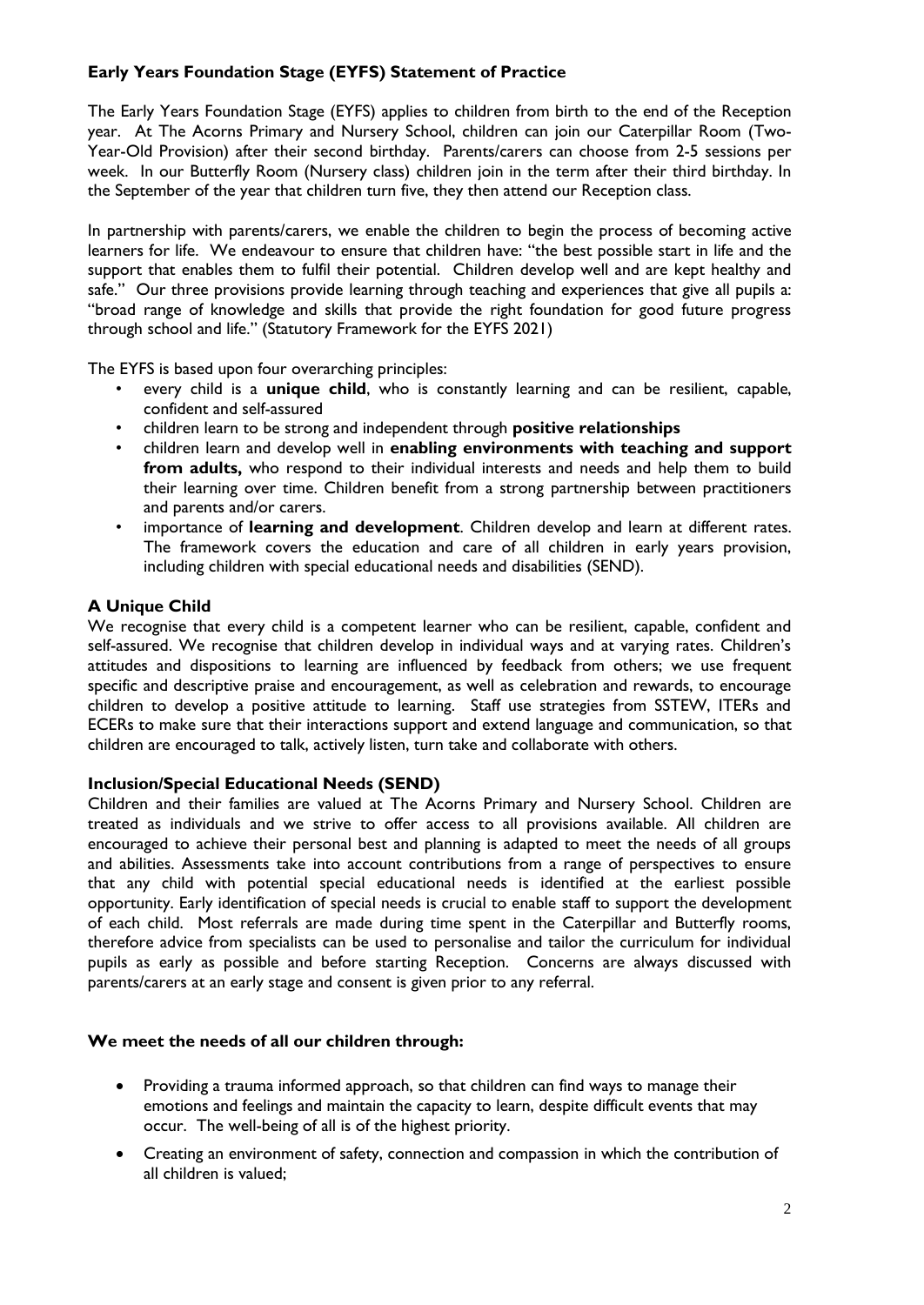- Planning opportunities that build upon and extend children's knowledge, experience and interests, and develop their self-esteem and confidence;
- Using a wide range of teaching strategies based on children's learning needs;
- Providing a wide range of opportunities to motivate and support children and to help them to learn effectively;
- Using diverse resources, which are thoughtfully and sensitively added and planned for, as permanent features in our continuous provision. These resources reflect our 'Rights Respecting Schools' and 'No Outsiders' approach and are free from discrimination and stereotyping;
- Planning challenging activities for children whose attainment and understanding are in advance of their language and communication skills;
- Monitoring children's progress and taking action to provide support as necessary.

# **Welfare**

It is important to us that all children in our school are 'safe'. We aim to educate children about boundaries, rules and limits and to help them understand why they exist. We provide children with choices to help them develop this important life skill. Children should be allowed to take risks, but need to be taught how to recognise and avoid hazards. We aim to protect the physical and psychological well-being of all our children.

"A secure, safe and happy childhood is important in its own right. Good parenting and high quality early learning together provide the foundation children need to make the most of their abilities and talents as they grow up." (Statutory Framework for the EYFS 2021)

## **Positive Relationships**

At The Acorns Primary and Nursery School we recognise that children learn to be strong and independent from secure relationships. We aim to develop caring, respectful, professional relationships with the children and their families, by regularly encouraging parents/carers to come into provision to engage with their child and key person.

#### **Parents/Carers as Partners**

We recognise that parents/carers are a child's first and most enduring educator and we value the contribution they make. We recognise and value this by:

- Offering home visits as part of our transition process.
- Inviting parents to engage in our continuous provision with their child/ren.
- Inviting parents/carers to observe and participate in phonics lessons. As a result, parents/carers develop a deeper understanding of phonics and of how to use pure sounds in every day play with their child. Parents/carers are given a pack of resources to take and keep at home. These can be used when playing, reading and mark making with their child.
- Uploading video clips to support phonics onto the school website for parents/carers to refer to pure sounds at home.
- Displaying and sending home fun activities to promote talk (TLC bags).
- Holding a range of informal meetings for parents/carers throughout the year.
- Asking parents/carers to complete an admissions form, a medical form and to inform us of their child's likes, dislikes and any concerns they may have.
- Asking parents/carers to sign permission slips for local visits out of school, photographs of their child for assessment purposes and using the internet at school.
- Encouraging parents/carers to talk to their child's teacher if there are concerns.
- Ensuring children have the opportunity to spend time with their teacher before starting. At the Acorns we see transition as a process - not an event.
- Holding a formal meeting for parents/carers twice a year at which the teacher and the parent/carer discuss the child's progress in private. Parents/carers receive a report on their child's attainment and progress at the end of each school year.
- Having the opportunity to spend time in provision through 'Stay and Play' sessions.
- Regularly inviting parents/carers to 'Stay for a Story'.
- Having bedtime stories, read by staff, available for children to listen to at home.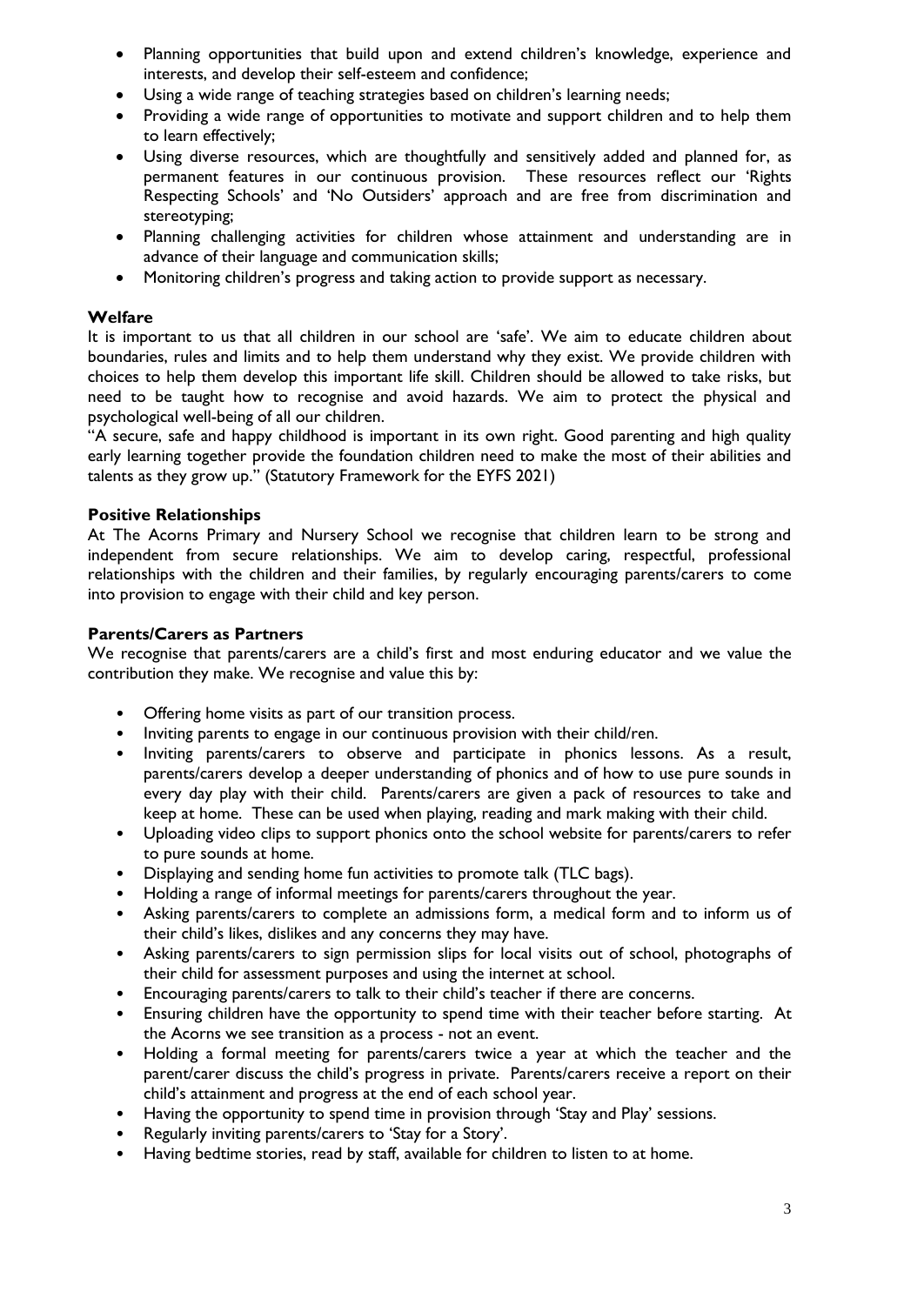We pride ourselves on having outstanding relationships with parents/carers and other parties. We have an 'open door' policy whereby we have daily discussions with parents/carers regarding their children and actively encourage parents/carers to take part in their child's learning experiences. Parents/carers inform staff of WOW moments at home through purple post its which are then recorded into Learning Journals. Both parental/carer voice and child's voice are valued and evident in all Learning Journals.

## **Enabling Environments**

The Early Childhood Environmental Rating Scale, ECERs –R in Nursery and ECERs-E in Reception, has supported us in critically evaluating our provisions and practices. Outcomes from these assessments have enabled us to create an attractive and stimulating learning environment where children feel confident, secure and challenged. The children have daily access to an indoor and outdoor environment that is organised into discrete areas of learning with planned continuous provision. The continuous provision is enhanced according to prior learning and carefully considers children's interests whilst maintaining narrative immersion. Effective planning is informed by observations of the children to ensure we follow their current interests and experiences. Play based learning plays an important part of the EYFS curriculum. Children direct their own learning through access to the continuous provision and enhanced opportunities provided by staff. Staff will enhance play and extend as needed to further individualised learning and support their concept development and higher order-thinking, as suggested by SSTEW (Sustained Shared Thinking and Emotional Wellbeing).

# **Learning and Development**

Teachers and Early Years Practitioners provide the curriculum in the Caterpillar Room for 20 children every morning from 8:45-11:45. Our Butterfly setting caters for up to 50 children (including 30 hours, am and pm sessions). Children who are entitled to 30 hours funding stay for both sessions. We have a maximum of 15 places for 30 hour children, parents/carers are charged £2.00 per day for the additional 30 minutes at lunchtime. In Reception, we have a maximum of 45 children (2 classes of 22 and 23).

There are seven areas of learning and development of which three are "prime areas," and four "specific areas."

#### **The prime areas are**

- Communication and Language
- Physical Development
- Personal, Social and Emotional Development.

#### **The specific areas are**

- Literacy
- Mathematics
- Understanding the World and
- Expressive Arts and Design

Through careful assessments and observations, including information provided by parents/carers and other settings, children's development levels are assessed. The balance will shift towards a more equal focus on all areas of learning as children grow in confidence and ability within the three prime areas. However, if a child's progress in any prime area gives cause for concern, staff will discuss this with the child's parents/carers and agree how to support the child.

At The Acorns Primary and Nursery School: "Play is essential for children's development, building their confidence as they learn to explore, relate to others, set their own goals and solve problems. Children learn by leading their own play, and by taking part in play which is guided by adults." In provision, the balance between adult led and child initiated activities are dependent on the children and the needs of the individuals. Teachers and Teaching Assistants ensure that teaching approaches meet the needs of all pupils. No specific approach is prescribed in the Statutory Framework. "Practitioners must stimulate children's interests, responding to each child's emerging needs and guiding their development through warm, positive interactions coupled with secure routines for play and learning. As children grow older and move into the reception year, there should be a greater focus on teaching the essential skills and knowledge in the specific areas of learning. This will help children to prepare for year 1." (Statutory Framework for EYFS 2021)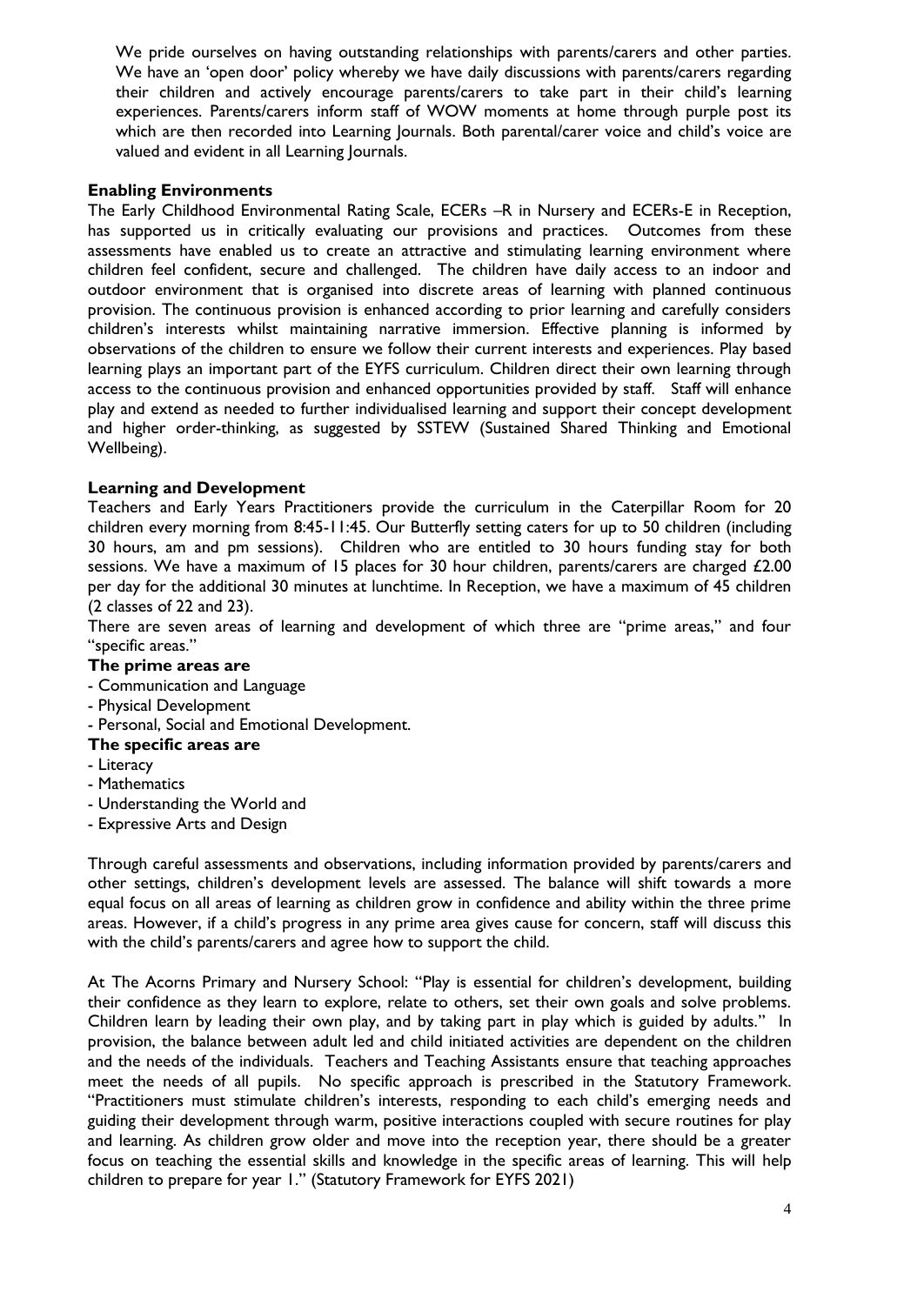Planning and guided children's activities will reflect on the different ways that children learn. At The Acorns Primary and Nursery, we support children in using the three characteristics of effective teaching and learning (CoEL). These are:

• **Playing and Exploring** - children investigate and experience things, and 'have a go';

• **Active Learning** - children concentrate and keep on trying if they encounter difficulties, and enjoy achievements; and

• **Creating and Thinking Critically** - children have and develop their own ideas, make links between ideas, and develop strategies for doing things.

(Statutory Framework for the EYFS 2021.)

Staff also support and extend children's schematic behaviours, especially in the Caterpillar room. By supporting children's abstract thinking, staff develop a greater awareness of the ways in which children are approaching their learning and the complexities, and connections, in every individual child's play.

At The Acorns, we use Development Matters as checkpoints, rather than a checklist, when assessing ability and progress in the 17 areas of learning. A statutory reception baseline is completed within the first 6 weeks of Autumn 1 and in the final term of EYFS the Profile is used to assess all children against the 17 Early Learning Goals (ELGs). Our on-going observations and assessments focus on what is having an impact: sensitive feedback and scaffolding. "Assessments should not entail prolonged breaks from interaction with children, nor require excessive paperwork," and indicates whether children are meeting expected levels of development, or if they have not yet reaching expected levels ('emerging'). "Practitioners draw on their knowledge of the child and their own expert professional judgement and should not be required to prove this through collection of physical evidence."

(Statutory Framework for the EYFS 2021.)

Throughout the year, the early year's practitioners and class teachers use their assessments to plan the week around what we want the children to know and do. Planning is done on a weekly basis and covers all specific areas of learning - whether this is through the continuous provision, specific enhancements or adult led tasks. Although we plan weekly, staff are skilled at planning spontaneously and 'in the moment' to ensure that no learning opportunity is missed. Planning is based on children's interests, observations and assessments, and gaps in development. In the EYFS at The Acorns, continuous assessment is taking place. Observations of the child are made through photographs, post its, and a longer more detailed narrative assessment takes place once a term. Each child has their own Learning Journal which is shared with the children and parents/carers regularly throughout the year. Next steps are recorded in Learning Journals to extend and steer children towards new learning. The following codes are used:

**Next Step** $\rightarrow$  New learning is recorded after the arrow.

 $Ev \rightarrow NS$  This highlights that there is evidence towards the next step.

**NSA** This code indicates that the next step has been achieved.

#### **Equal Opportunities**

As a Right's Respecting School, all members of the school are treated as individuals. We aim to meet the needs of all, taking account of gender, ability, ethnicity, culture, religion, language, special educational needs, disability and social circumstances. All staff are aware of the need for the curriculum to reflect cultural diversity and the need to prepare pupils for life in a diverse and multifaith society.

#### **Health and Safety**

- Fresh drinking water and fruit is available at all times.
- Children's dietary needs are recorded and acted upon when required.
- Milk is available during snack times.
- Rolling snack is available at all times for all three settings.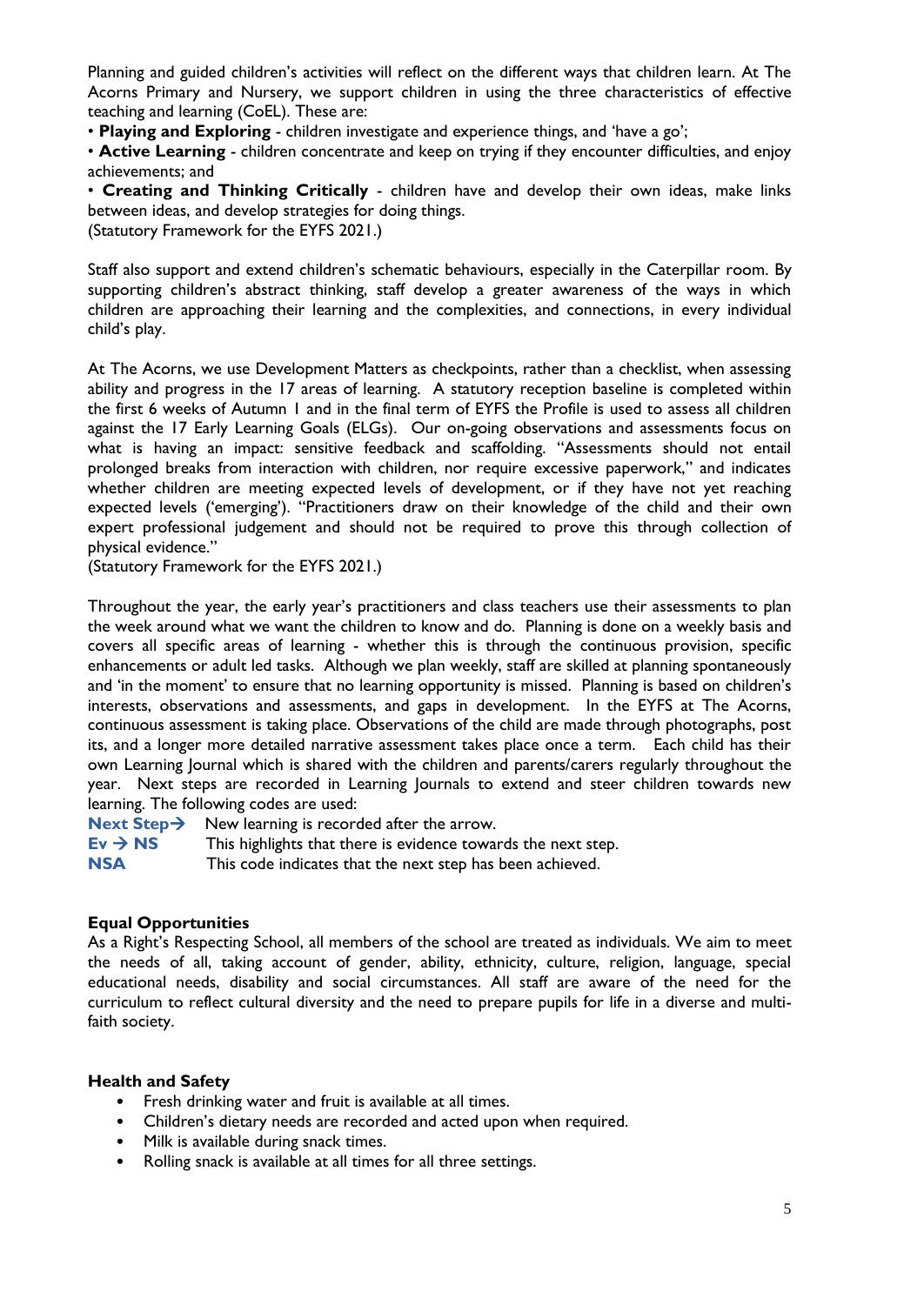- Caterpillars have an additional formal snack everyday where children sit with their peers and key person to develop communication, relationships and health and self-care.
- Butterflies have an additional formal snack everyday where children take it in turns to be monitors and serve the children on their designated table.
- A first aider is accessible at all times and a record of accidents and injuries are logged.
- A fire and emergency evacuation procedure and policy is in place with named Fire Marshalls in each setting.

## **The Learning Environment**

All of the EYFS settings are organised as a result of ITERs and ECERs assessments to allow children to explore and learn securely and safely. There are areas where the children can be active or take things more quietly. The classroom covers all learning areas, where children are able to find and located equipment and resources independently. All settings have their own large enclosed outdoor area. This has a positive effect on the children's development. Being outdoors offers opportunities for doing things in different ways and on different scales than when indoors. It offers the children the ability to explore, use their senses and be physically active and exuberant. We plan activities and resources for the children to access outdoors that help the children to develop in all areas of learning.

# **Transition**

## **From Home to Caterpillars**

On receiving the details of our September intake, prior to a child's entry into the Caterpillar Room, the following arrangements are in place:

- Home visits are arranged prior to pupils joining. Two members of staff visit the family home to meet and observe every child in an environment that is comfortable and familiar to them. Staff talk to parents/carers and share information that will support the child's transition. Parents/carers are provided with an Information booklet and an 'All About Me' booklet is completed with the family to help plan activities to meet the child's interests and needs from their very first day.
- Stay and Play sessions also take place and contribute to a smooth transition. These sessions encourage parents/carers to interact and play purposefully with their children and promote awareness of children's learning, behaviour and development. Parents/carers also get to meet with their child's key person during these sessions.
- During these transitions, parental/carer preference is always taken into account when discussing the most appropriate process for 'settling in.' We discuss the benefits of our recommended 5 step settling in procedure, but we are flexible to meet the needs of all pupils and parents/carers.
- Staggered start times are planned to reduce anxiety and help transition within the first week.

# **From Caterpillar to Butterflies**

- For any new children, who did not attend our Caterpillar Room, we repeat the above process of home visits.
- Stay and Play sessions and a staggered intake also take place in July and September.
- The Caterpillar and Butterfly classes have strong links, staff meet regularly to moderate and share good practice. Throughout the year opportunities are planned for Caterpillar's to engage and access the Butterfly setting.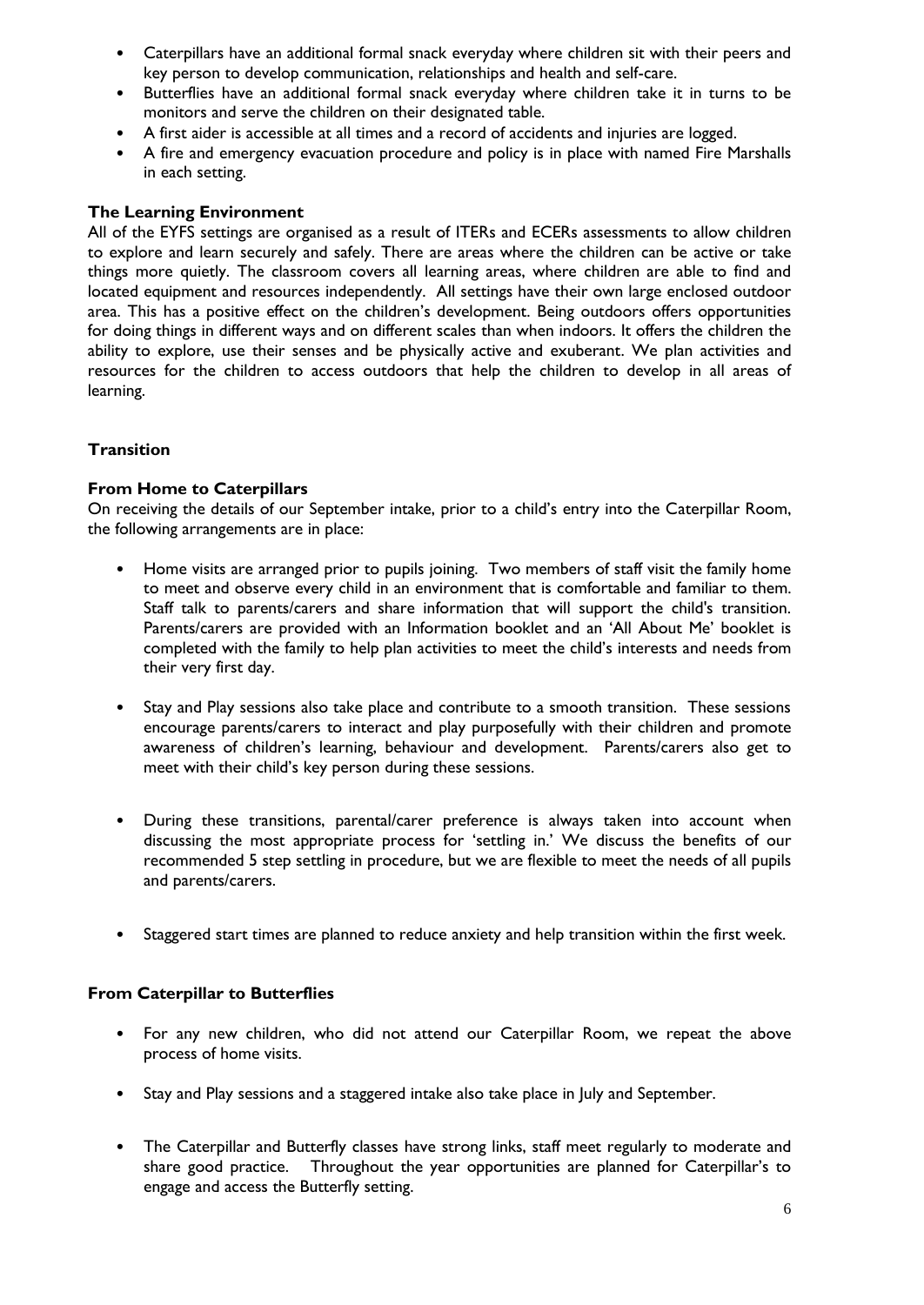- In the summer term, transition takes on an even higher priority. Butterfly staff attend Caterpillar visits and lead Caterpillar sessions. This provides opportunities for the children to meet their new teacher and staff that work in the Butterfly Room.
- Caterpillar children also visit the Butterfly class for Stay and Play. In small groups the children play and take part in planned activities in their new classroom.

## **From Butterflies to Reception**

- Strong links continue from Butterfly to Reception, staff meet weekly and share good practice. Throughout the year staff plan collaboratively to ensure that there are regular opportunities for children to engage and access both settings. All of the above stages are repeated.
- In the summer term children are invited to a 'Meet the Teacher' sessions.
- Parents/carers are invited into school to attend a 'Starting Reception' presentation. School routines, uniform, expectations and the EYFS curriculum and assessment are explained. Parents/carers are given the opportunity to ask questions and are given a tour of the Reception classes 'in action.'
- Outside entry pupils are visited at home using the procedures highlighted previously.
- Transition meetings are held during July which provide opportunities for teachers to discuss each individual child.

# **From Reception Class to Key Stage 1**

- Transition will start during the Summer Term in which more adult led activities will be planned. Children will also be introduced to their next class teacher for story times and 'Meet the Teacher'. During this time, the EYFS Profile is completed for each child.
- Profile provides parents/carers, staff and teachers with a well-rounded picture of a child's knowledge, understanding and abilities, their progress against expected levels, and their readiness for Year 1.
- Year 1 teachers are given a copy of the Profile report together with a short commentary on each child's skills and abilities in relation to the three key characteristics of effective learning. This informs the dialogue between Reception and Year 1 teachers about each child's stage of development and learning needs and assists with the planning of activities in Year 1.
- Transition meetings are held during July which provide opportunities for teachers to discuss each individual child.
- The Year I teacher organises the classroom so that there is some continuous provision available at all times. This ensures that the children who did not meet the ELG at the end of reception have activities that they can independently access at their appropriate level.

# **Forms of Rewards**

1. **Verbal comments and specific praise** are given regularly by all teachers, teaching assistants and other members of staff. We aim for them to be clear and sincere. For our youngest pupils this often is accompanied by a clear sign or visual.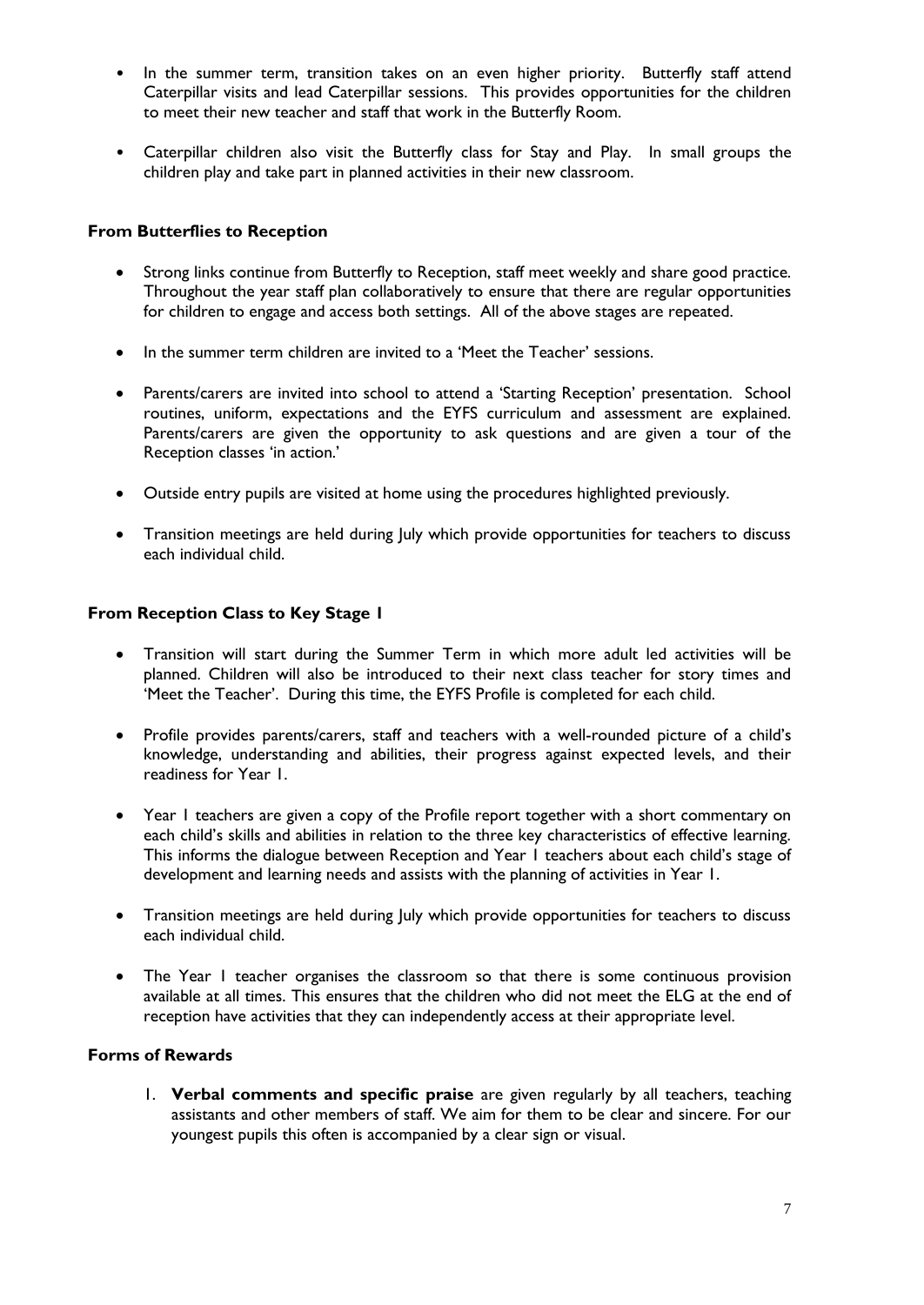- 2. In the Butterfly room (3-4 year-olds), children are rewarded with a 'spot' to add to a ladybird display. This contains a picture of their face and is a visual celebration for all to see.
- 3. Reception children collect **Dojos.** These are points that can be earned for anything which is pleasing (good work, good behaviour, manners, etc…). Any adult in school can reward a child with 'Dojo', which are added electronically to the child's individual 'Dojo' avatar and can be seen visually on the classroom and iPad screens. Dojos are never removed from a child.
- 4. **Celebration Assemblies** are held weekly in each key stage (Reception & KS1 and KS2), to celebrate achievement and effort in their work, reading and birthdays. Parents/carer are encouraged to attend.
- 5. Each week staff in Reception and KS1 choose one pupil from their class to receive a **'Reader of the Week'** certificate in Celebration Assembly. These pupils will receive their certificate and be entered into a prize draw, one of them winning a book during the assembly.
- 6. Each week teachers will choose a pupil from Caterpillars to Year 6 who has gone the extra mile and made them proud and reward them using **Squirrel Mail**. This involves a surprise postcard being sent home so that parents/carers receive information from the teacher and can celebrate their child's achievement.
- 1. As a trauma informed school we use a conflict resolution approach in EYFS. Staff do not judge or shame a child, as this does not help 2 or 3 year olds to regulate or recognise their emotions: 'kind' and 'nice' are abstract for our youngest children with little life experience. At The Acorns, we focus on acknowledging and verbalising the child's feelings/motivations. We follow 6 steps:
- 1. Approach calmly at their level (stop hurtful actions)
- 2. Acknowledge children's feelings label these for the children: "I can see you are…"
- 3. Gather information start questions with 'what' rather than 'why' then ask for facts and details
- 4. Restate the problem to clarify and validate that you have fully understood: "So the problem is…."
- 5. Ask for ideas or solutions and choose one together
- 6. Be prepared to give follow up support
- 2. Within the Caterpillar Room (2-3 year olds), unwanted behaviours are dealt with immediately by reinforcing positive behaviours using language, signing and visual prompts. Coregulation can be used to re-focus children and quiet spaces within the classroom are available to support this.
- 3. Within the Butterfly Room (3-4 year olds), when pupils are struggling to self-regulate, they may be given 'Thinking Time'. This is carried out in a quiet space within the classroom with an adult and lasts for no more than 3 minutes (the approximate age of the child). This approach encourages the child to engage in a simple restorative interaction with an adult using signs and/or language.

#### **Leadership and Management**

EYFS staff keep well-informed with any changes and attend all local authority training. The head of EYFS monitors teaching and learning across both early years' settings and carries out the performance management of most staff in this department.